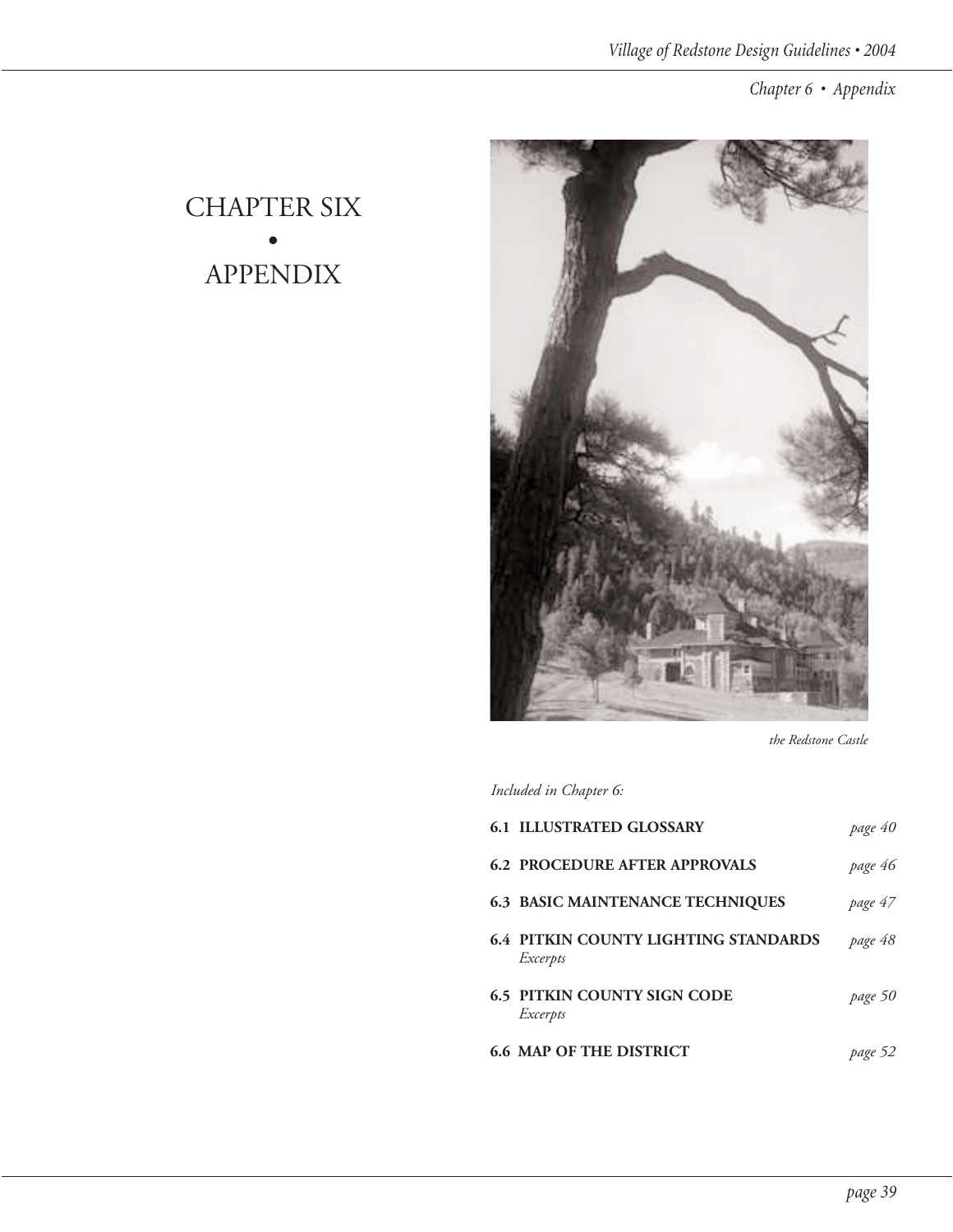# 6.1 ILLUSTRATED GLOSSARY

#### **HISTORIC PRESERVATION TERMS**

#### **ASSOCIATION**

Association refers to a link between a historic property and an event, activity or person. It also refers to an aspect of integrity.

#### **HISTORIC SIGNIFICANCE**

As a general rule in preservation, any structure or portion of a structure which is at least fifty years old may be considered historically significant. In Redstone the primary period of significance is the turn of the 20th century, when the town was created.

#### **INTEGRITY**

Integrity is the measure of the wholeness or quality of all of the historic features which make up a building.

#### **PRESERVATION**

The maintenance and repair of existing historic materials and retention of a property's form as it has evolved over time.

#### **REHABILITATION**

The alteration or addition to a historic property to meet continuing or changing uses while retaining the property's historic character.

#### **RESTORATION**

The repair or recreation of historic elements that have been damaged or removed based on clear evidence of the original form.

#### **LAND USE CODE TERMS**

#### **DEMOLITION**

The total razing of a structure. The total demolition of structures original to or significant to the historical context of Redstone is, by policy of the Redstone Historic Preservation Commission, not permitted. Very limited demolition may be allowed for the purpose of making an addition to the existing structure.

#### **EXEMPT DORMER**

Dormers are exempt from the eave height restriction. The following diagrams and text define dormers for the purpose of construction in Redstone. Dormers may be constructed that do not meet these requirements, provided that they are restricted by the eave height.



- 1. The ridge of the dormer must be separated from the main ridge of the structure by a minimum of 18"
- 2. Gable dormers must have the same pitch on either side of the ridge and multiple dormers shall keep the same pitch.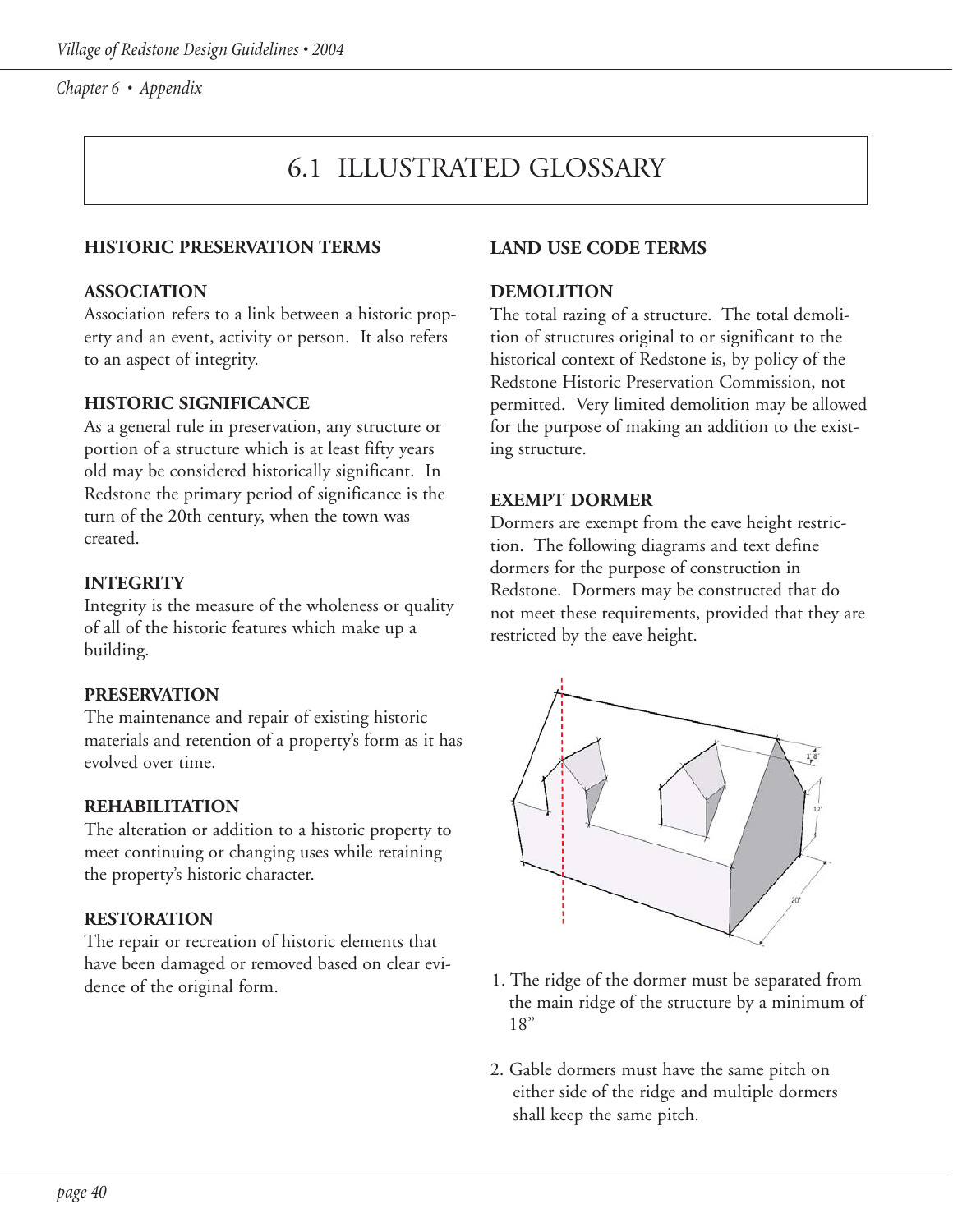

3. No dormers may be placed in the first 1/3 of the building. An exempt projecting bay may be located on the main facade.



4. Dormers may project from the surface of the main wall provided that they are not located in the first 2/3 of the length of the building



5. The area of the 'footprint' of the dormer may not exceed 30% of the area of the roof plane upon which it sits.

*These criteria for dormers are intended to provide guidance for the designer. Exceptions may be made if the proposed design meets or exceeds the intent of the relevant guidelines.*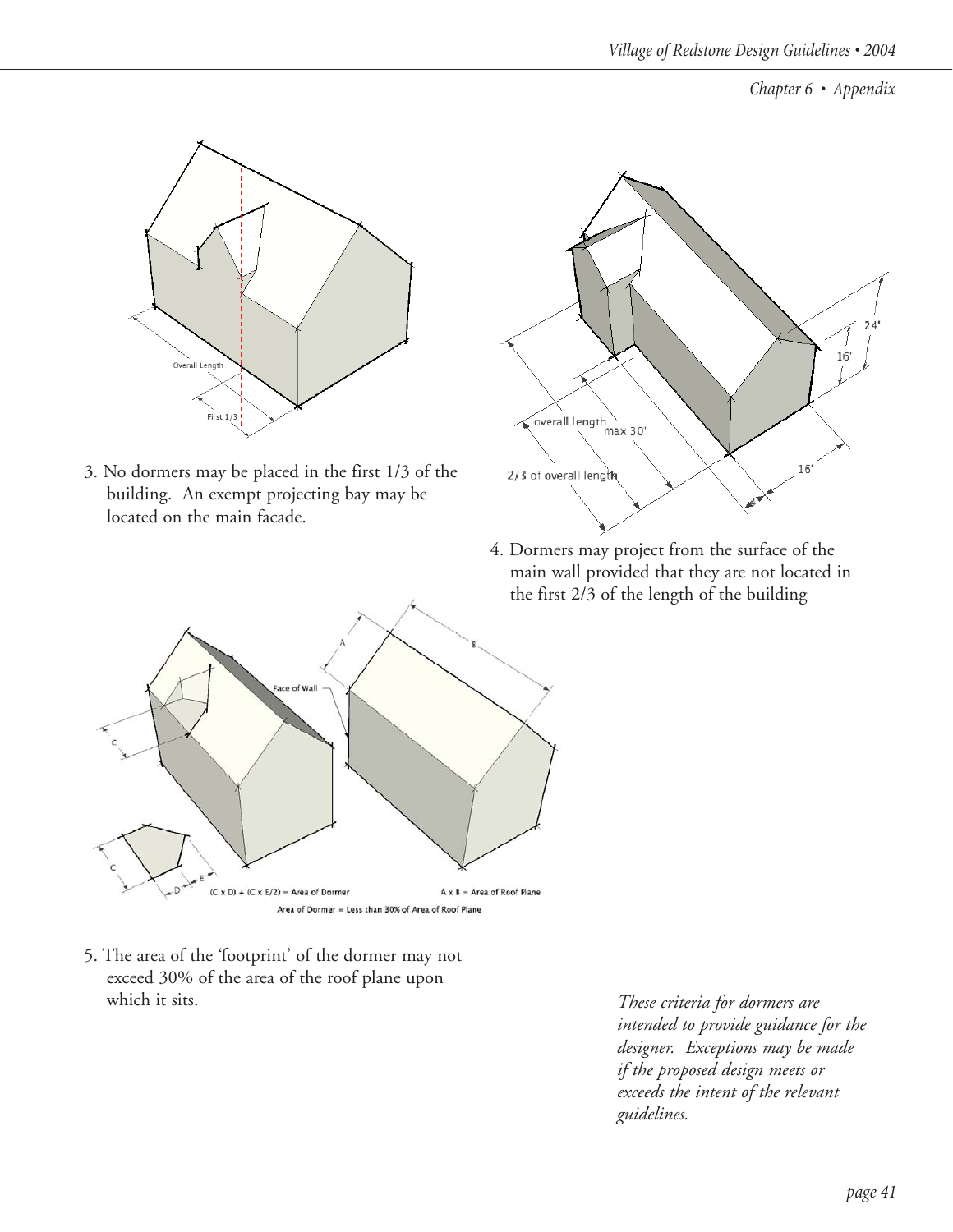#### **HEIGHT**

Height is controlled by a number of methods under the Land Use Code, depending on the zone district.

#### **VC and VR Districts**

The Pitkin County Land Use Code uses two dimensions to control height in the VC and VR Zone Districts, maximum top of ridge height and maximum top of eave.



To measure the top of eave, continue the wall plane through the roof assembly and measure from the point on the surface of the roof that intersects with the wall plane. This dimension may not exceed 16', in the VC zone or 14' in the VR zone to grade.

To measure the maximum height, measure from the ridge of the roof 24' to 2' above grade or the finished first floor which ever is more restrictive.

#### **Other Zone Districts in the Area**

The Pitkin County Land Use Code uses two dimensions to control height; the top of ridge and the mid point of the roof.

#### **SETBACK**

Setbacks determine the location of a building on its site relative to the property lines.

#### **VC and VR Districts**

The Pitkin County Land Use Code specifies the front, side and rear yard setbacks. In addition, a combined side yard setback is specified.



Measure the required distance inward from the property lines to determine the set back location. Setbacks run parallel to the property line. Side yard setbacks have both a minimum on each side and a minimum combined setback. This may result in unequal setbacks.

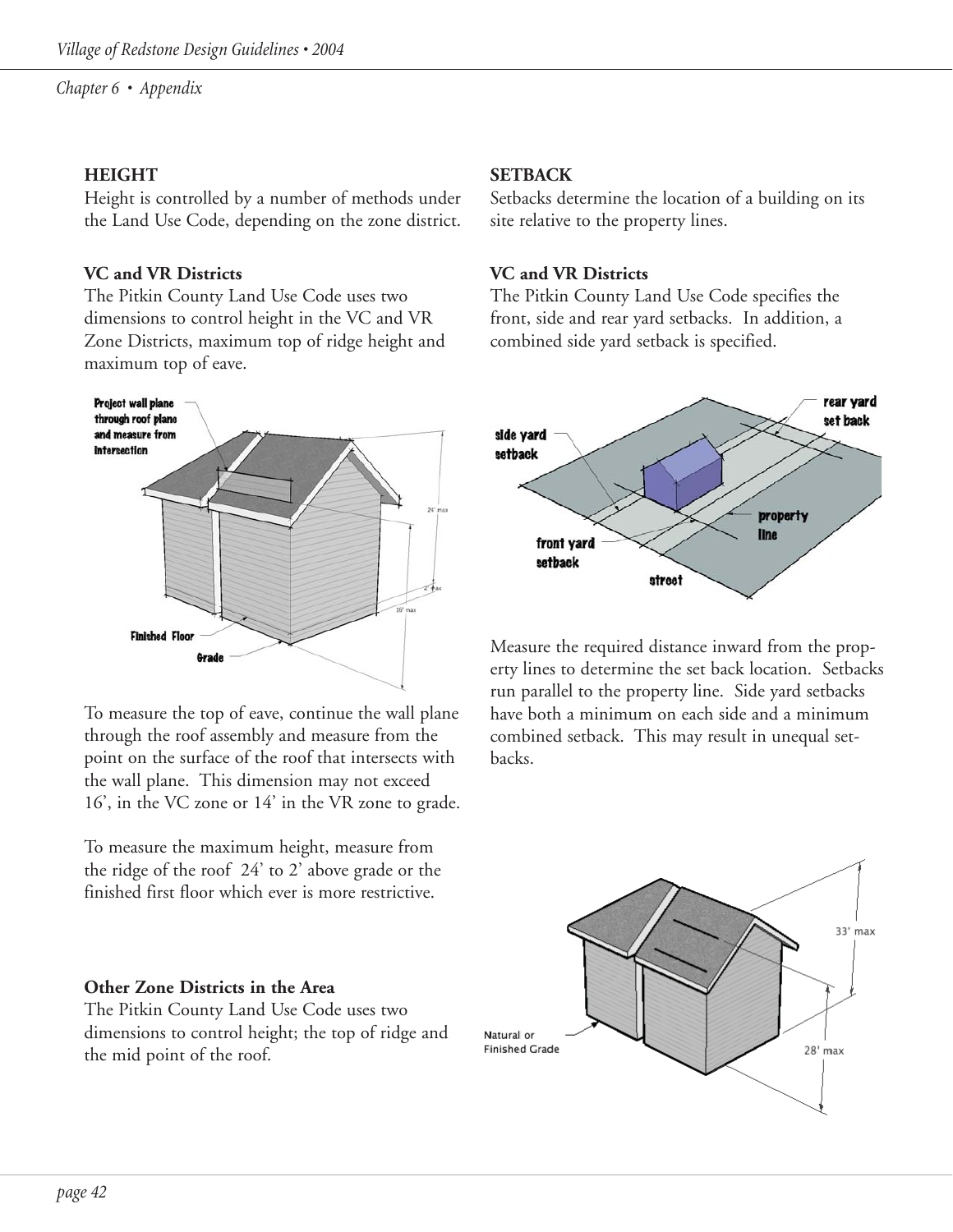### **ARCHITECTURAL TERMS**

### **HALF-TIMBERED**

One of the character defining features of the Tudor style is half-timbering. This detail originated as the result of a medieval construction method. Using large timbers to create a structure's support system left areas of open space that were infilled with wood lath or brick; then covered with a stucco stucco surface, creating enclosure and an insulating layer. In the Tudor style the appearance of half-timbering is decorative and only created on the surface of a traditionally framed building.

### **HUMAN SCALE**

"Human scale" describes the relationship between the average human body and space. When viewing a room for instance, one can assess its general dimensions by relating to the size of furnishings in the room or door openings. Human scale in buildings refers to the relationship of the components of a building to the human body. For example

Windows which are not rectangular or square are considered non-orthogonal. Some examples:



**NON-ORTHOGONAL WINDOWS** two examples of decorative half timbering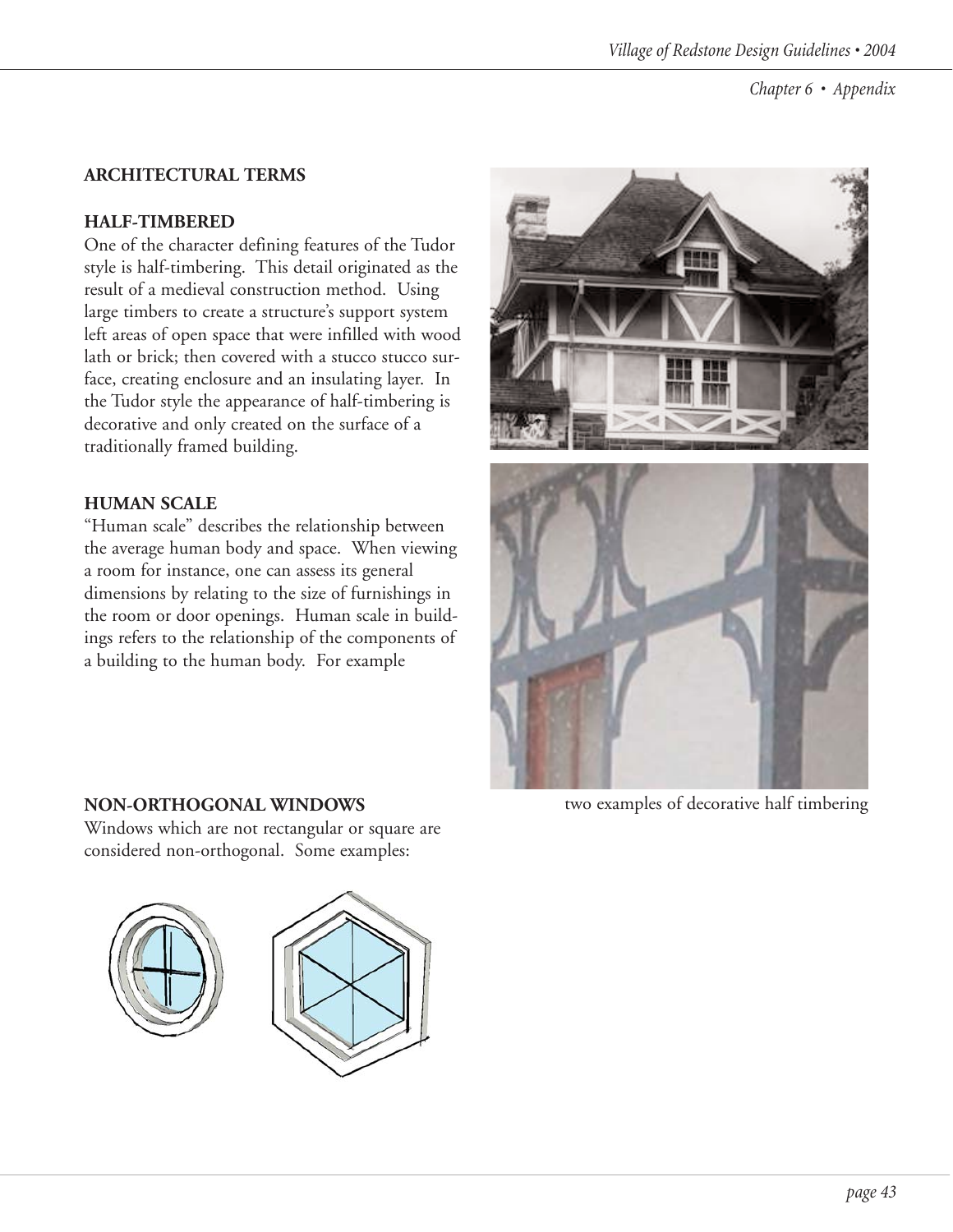#### **PROPORTION**

Proportion is the size relationship between elements. Proportions may be considered on any scale from a window unit to an entire facade. Many proportioning systems exist that give specific numerical values to the relationships. Proportions are easily perceived by the human eye and can lead to both positive and negative impressions.

These guidelines refer to vertical and horizontal proportions. A vertically proportioned building is one where the elements of the building emphasize the vertical lines of a structure. Some building shapes lend themselves to one proportion or another; for example a building with a gable roof tends to be more vertically proportioned where a hipped roof is more horizontally proportioned. When a hipped roof is placed on a vertically proportioned structure, it may appear boxy or awkward.

Proportions should always be carefully considered in the design of a structure and should relate to the historic buildings in the area.



*horizontal proportions vertical proportions*

#### **SYMMETRY**

Symmetry describes the organization of the elements of the building or the building as a whole. Symmetry in buildings is usually described as bilateral symmetry; where comparable building elements are reflected across a single axis.



The use of a couple of strong symmetrical elements can provide an overall sense of symmetry even if some of the subordinate elements are not symmetrical. In this example, the door, window and stair are not symmetrical, but the larger elements of the porch, roof form and chimney location create a strong symmetrical layout.

#### **WINDOW TERMINOLOGY**

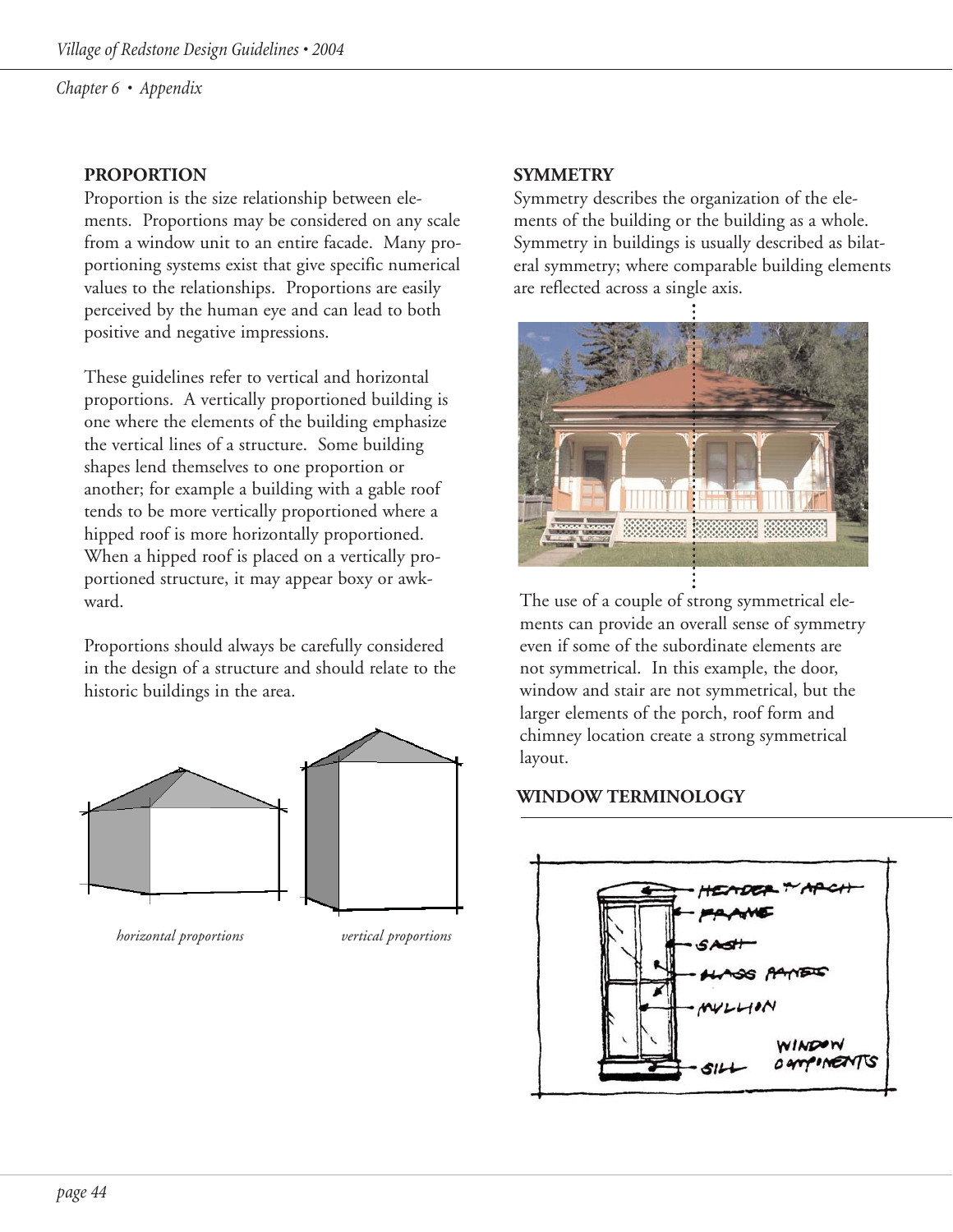#### **TYPICAL ROOF FORMS**



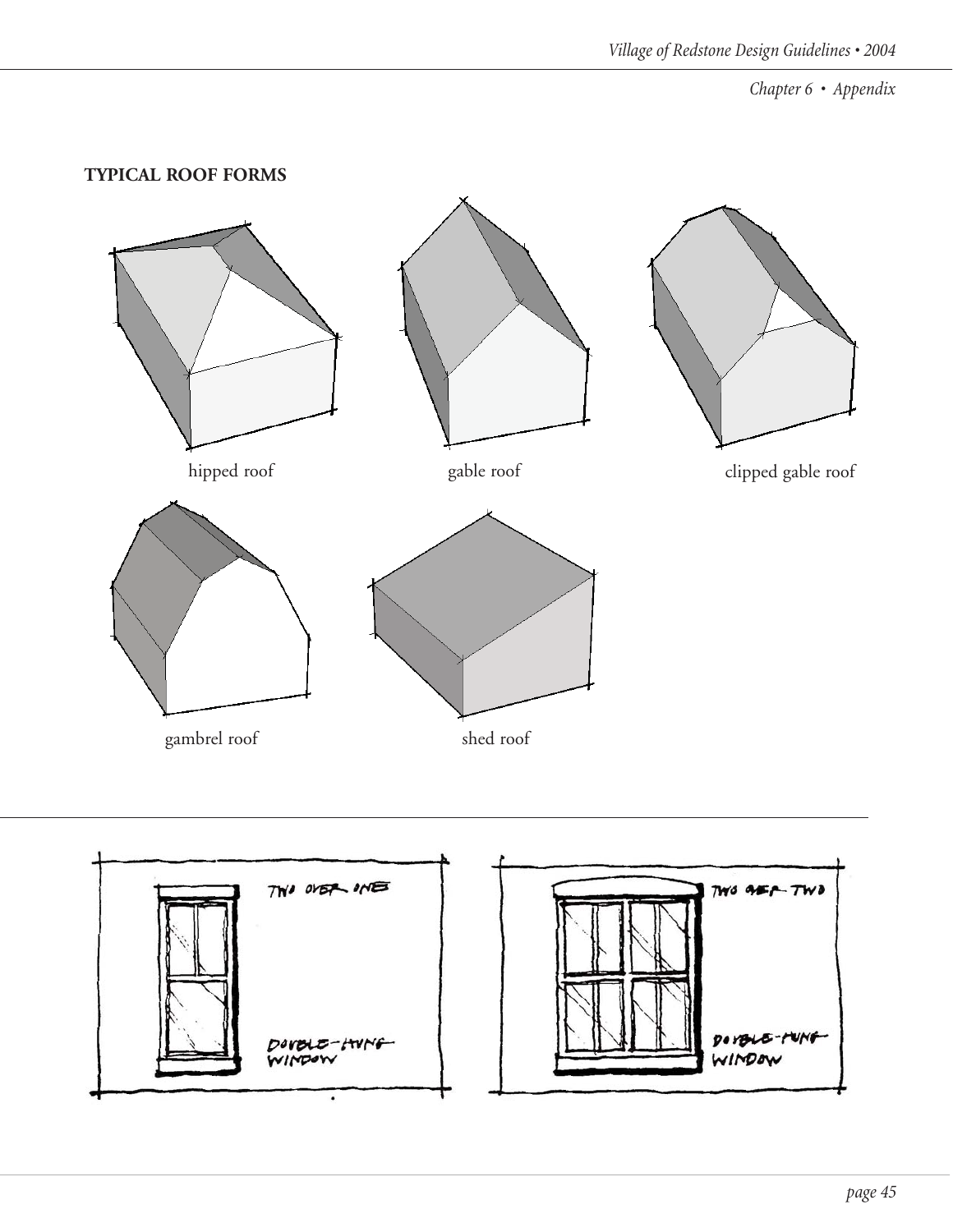# 6.2 PROCEDURE AFTER APPROVALS

### **RHPC Approval**

Once you have received your development approval at the meeting, you may proceed with the project. Depending on the scope of work you may or may not need to acquire a building permit from the County.

Projects that do require a building permit will receive a Resolution from the Community Development Department that contains a notice of the approval along with any conditions that the Board has placed on the approval. All drawings that are submitted to the Building Department for review must be consistent with the approval and conditions.

Projects that do not require a permit will be issued a letter from the Community Development Department with a copy of the meeting minutes or an acknowledgement of administrative approval. This will also include any conditions of the approval.

In either case, the approvals are binding and the project must be carried out in accordance with the approved drawings and descriptions.

#### **Enforcement**

Violations shall be enforced in accordance with the provisions of Colorado law and the Pitkin County Land Use Code. All persons are cautioned that sanctions can include revocation and withholding of building permits, injunctive relief, abatement, mandatory removal of improvements, fees, fines, and other penalties, all as provided by law.

#### **Changes to Approved Projects**

It is not uncommon for things to change during the construction period. All changes to the exterior work must be reviewed by the Community Development Department staff and approved before changes can be implemented. Staff should be contacted to discuss the change and additional materials describing the change may be requested. Depending on the extent of the change, the staff may forward the materials to the RHPC for approval. Approval of the change will be issued in writing.

At the completion of a permitted project, the staff will review the completed work for compliance with the approvals and sign off on the Certificate of Occupancy.

#### **Project Monitoring**

The RHPC may assign a monitor to the project for the purpose of assisting the Community Development Department staff in monitoring the project. A monitor will be a member of the RHPC. All communications regarding the project, however, should still be directed to the staff. No verbal commitments should be made or accepted between the monitor and the contractor or owner.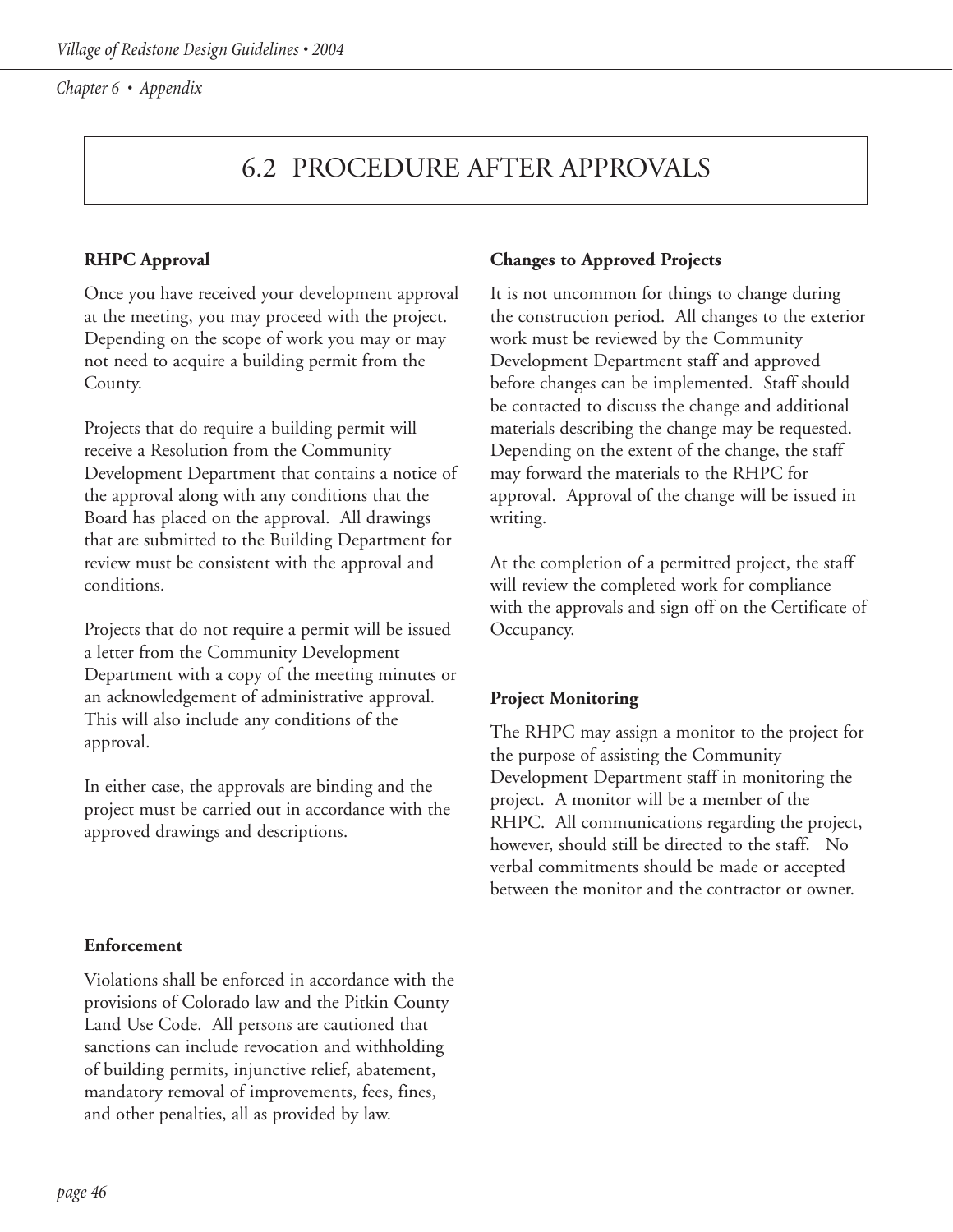# 6.3 BASIC MAINTENANCE TECHNIQUES

### **Principles:**

• Proper maintenance of historic structures is the key to their longevity.

### **Background:**

All buildings require basic ongoing maintenance, these guidelines are offered as recommendations for owners of historic buildings. Activities in this section are not reviewed or enforced by the RHPC. Additional information on maintenance techniques for historic structures is available from the Community Development Department.



*the Redstone School - demolished*

### **Guidelines**

#### **A. Typical Repairs**

- 1. Properly prepare surfaces for paint, use the gentlest means possible.
- 2. Sandblasting, power sanding, and heavy scraping may permanently damage surfaces and result in faster deterioration.
- 3. Repair deteriorated materials in accordance with these Guidelines.
- 4. All wood surfaces should receive a weather protective finish.
- 5. Stone and brick materials should be left unpainted.

#### **B. Prevent Demolition by Neglect**

- 1. Stabilize a structure that will remain unused over a long period of time.
- 2. Protect historic features from deterioration during periods of vacancy.
- 3. Winterize vacant structures to limit damage from freezing.

*additional information on appropriate maintenance techniques is available from the National Parks Service web site www.nps.gov*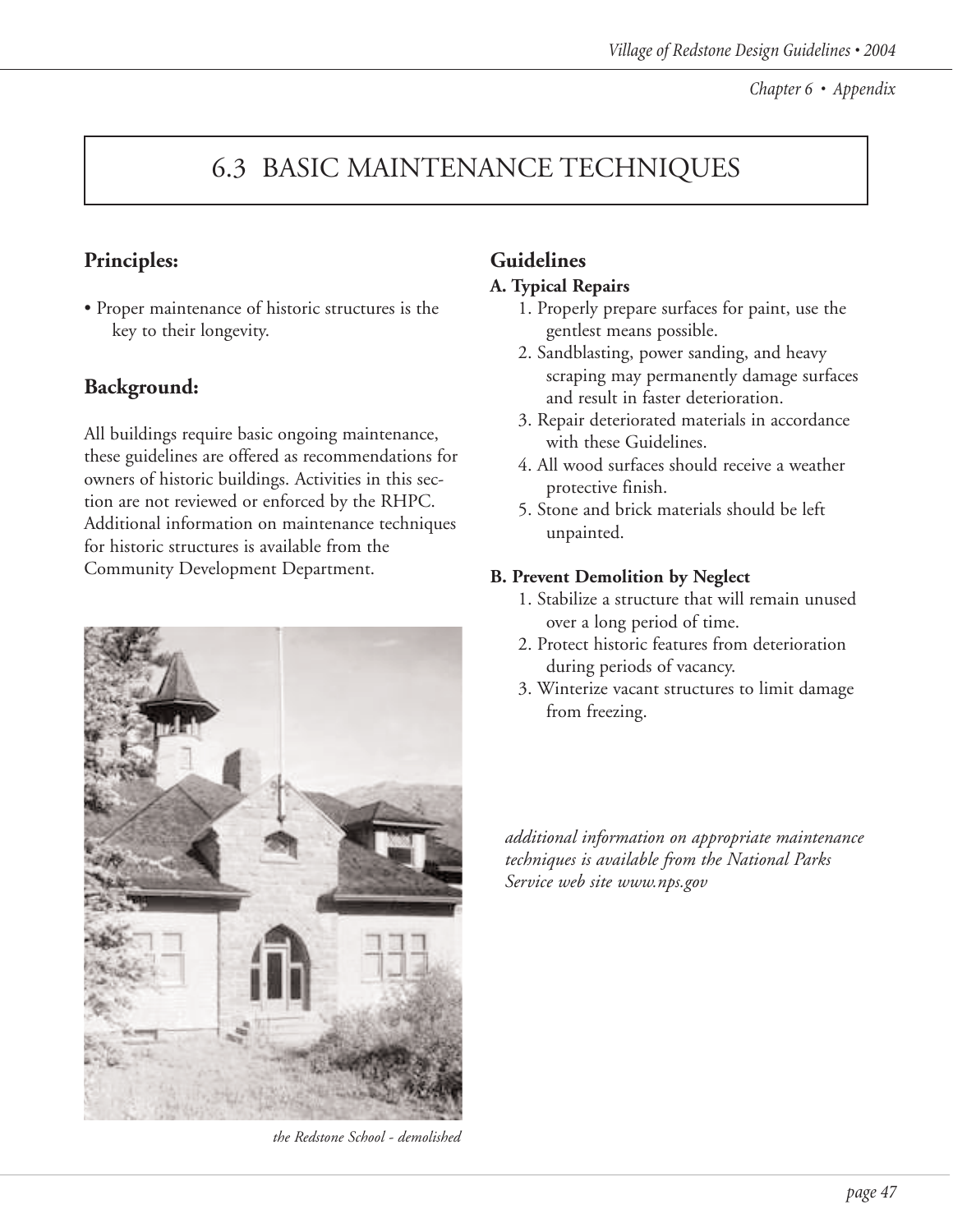# 6.4 PITKIN COUNTY LIGHTING CODE

*The lighting standards in this section are applicable to all lighting in Pitkin County and no lighting shall be installed or continued that violates the standards of this section. This section contains excerpts from the Land Use Code and is intended to provide an overview only. The full text should be consulted for final design parameters.*

#### **Excerpts of Chapter 3-110-110**

- A. Applicability: The lighting standards in this section are applicable to all lighting in Pitkin County and no lighting shall be installed or continued that violates the standards of this section.
- B. Bulb Visibility: All exterior lighting shall be designed so that the bulb (point light source) is not directly visible from adjacent and neighboring properties or public rights-of-way.
- C. Light Trespass: Light trespass is defined as the shining of light produced by a light fixture beyond the horizontal boundaries of the property on which it is located and vertically above the property. For all types of uses, light level shall be no greater than one-half (0.5 ) of a foot-candle at the property line.
- D. Uplighting: Uplighting is only permitted when used as follows:
	- 1. To light a primary entrance, when the lighting fixture is wall-mounted under an architectural element, and
	- 2. To light flags, when no more than two light fixtures per flag are used, with a maximum of 150 watts each. The fixture must be shielded such that the point source is not visible outside a fifteen foot (15') radius.
- E. Highlighting: Illumination of building facades, driveways, and landscaping shall be prohibited. Lighting intended to illuminate the Crystal River or its tributaries shall be prohibited.
- F. Floodlighting: Floodlighting is only permitted when it is down-directed and controlled by a motion sensor that is triggered by activity within the owner's property lines.
- G. Safety and Security Lighting: The use of motion sensors, photocells, or photocell/ timers to control duration of nighttime illumination is required for safety and security lighting. In all cases, light intensity shall be limited to between one and two (2) foot-candles.
- H. Properties Adjacent to Public Rights of Way: In addition to being in compliance with the above sections, no exterior lighting may be used in any manner that could interfere with the safe movement of motor vehicles on public thoroughfares.
- I. Mercury Vapor and Low Pressure Sodium Sources are prohibited from use.
- J. Non-Residential and/or Mixed Residential and Commercial Fixture Heights and Types: Fixture heights (as measured from grade to the bottom face of a fixture) shall be ten feet (10') or less in height, or the fixture must be fully shielded ("cutoff"), non-adjustable, and down-directed (or building mounted and directed back at a facade).
	- 2. Pedestrian Walkways: The preferred option is for low-level "bollard" or pipe-mounted fixtures that are fully shielded and down-directed. A maximum of four feet (4') height and minimum spacing of twenty-five feet (25'). Lighting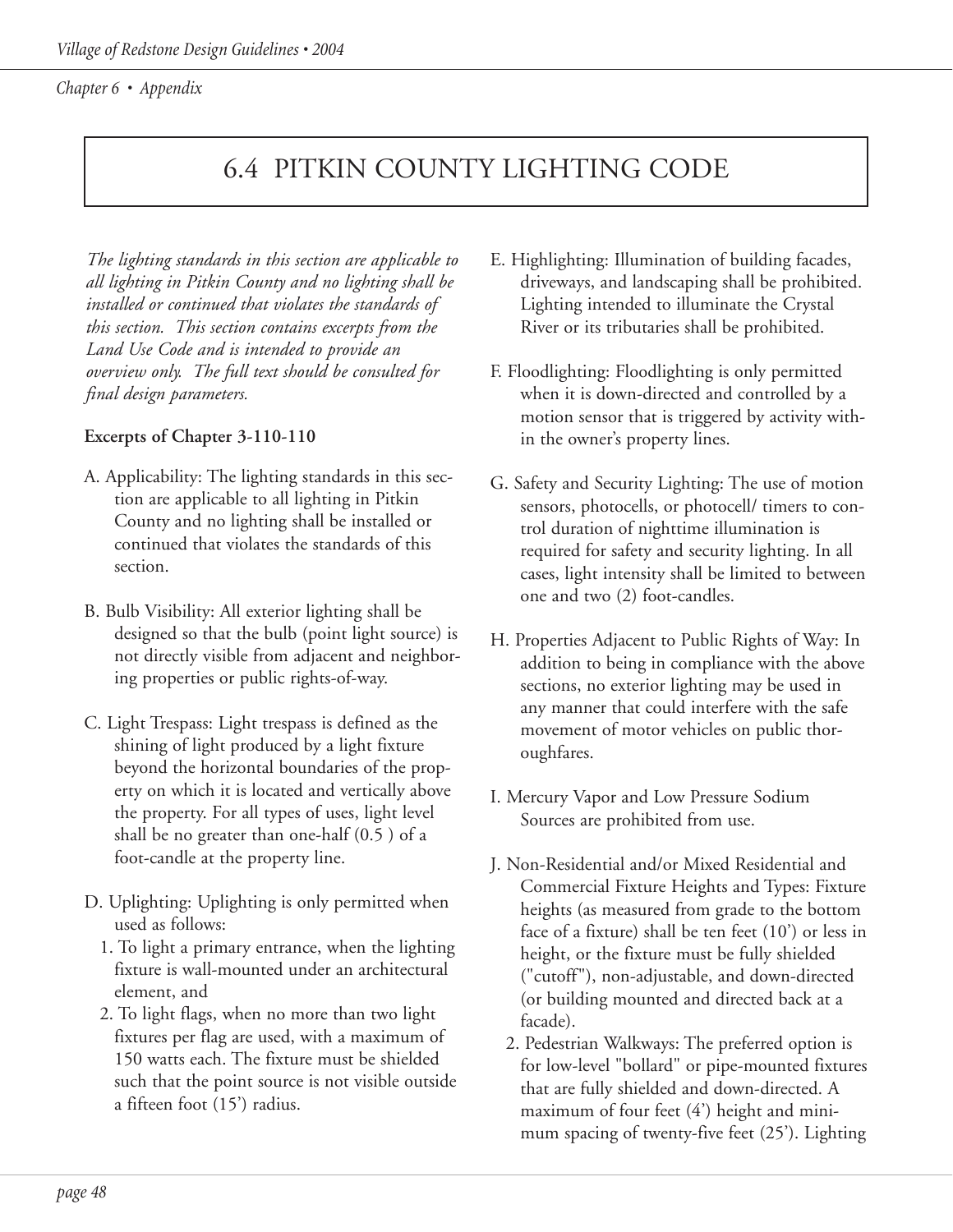intensity shall be between one tenth (0.1) footcandle and one half (0.5) foot-candle

- K. Signage: The following shall apply to sign illumination:
	- 1. Internally-illuminated signs are prohibited.
	- 2. Sign lighting shall be down-directed and shielded from neighboring property and the vision of passing motorists.
	- 3. Total wattage shall not exceed 75 watts for incandescent light sources and 32 watts for fluorescent sources.
- L. Linear Architectural Highlighting: Linear lighting (including neon, fluorescent, rope-lighting, low-voltage striplighting) intended to attract attention or used for identification or advertisement shall be prohibited.
- M. Blinking Lights. Blinking, flashing, moving, revolving, scintillating, flickering, changing intensity and changing color lights shall be prohibited, except for temporary holiday displays.
- . N. Exemptions: The following types of lighting installations shall be exempt from the provisions, requirements and review standards of this section.
	- 1. Health, Safety and Welfare. If a lighting plan or fixtures are proposed that do not meet this Code but have demonstrable community and/or health, safety and welfare benefits, an exemption may be considered.
	- 2. Holiday/Winter Lighting.
	- Residential: Winter holiday lighting, including but not limited to lighting in outdoor trees, shall be illuminated only between November 15 and January 30.
	- Redstone Boulevard: Residential and commercial winter holiday lighting shall be illuminated only between November 15 and March 30, or as determined by the Redstone Community Association.
	- The light intensity of all holiday lighting shall not exceed one-half (0.5) of a foot candle at the

property line.

- 3. Approved Historic Lighting Fixtures. Nonconforming lighting fixtures which are consistent with the character of the historic structure may be exempted with approval from the Historic Preservation Officer or Historic Preservation Commission. Approved fixtures shall be consistent with the architectural period and design style of the structure and shall not exceed fifty (50) watts.
- 4. Lighting for Temporary Commercial Use/Special Events. Requests for exemptions for lighting associated with temporary commercial uses and/or special events may be applied for under the Temporary Commercial Uses/Special Events procedures in the Land Use Code.
- O. Nonconforming lighting: Unless otherwise specified within this section, within three (3) years of December 31, 1999, all outdoor lighting fixtures that do not conform to requirements of this section must be replaced with conforming fixtures or existing fixtures must be retrofitted to comply.
- P. Lighting plan: Where Scenic Quality policies or regulations are a consideration in land use reviews of proposed development, the Community Development Department has the discretion to require submittal and approval of a lighting plan either as part of the land use review or as a requirement of building permit submittal.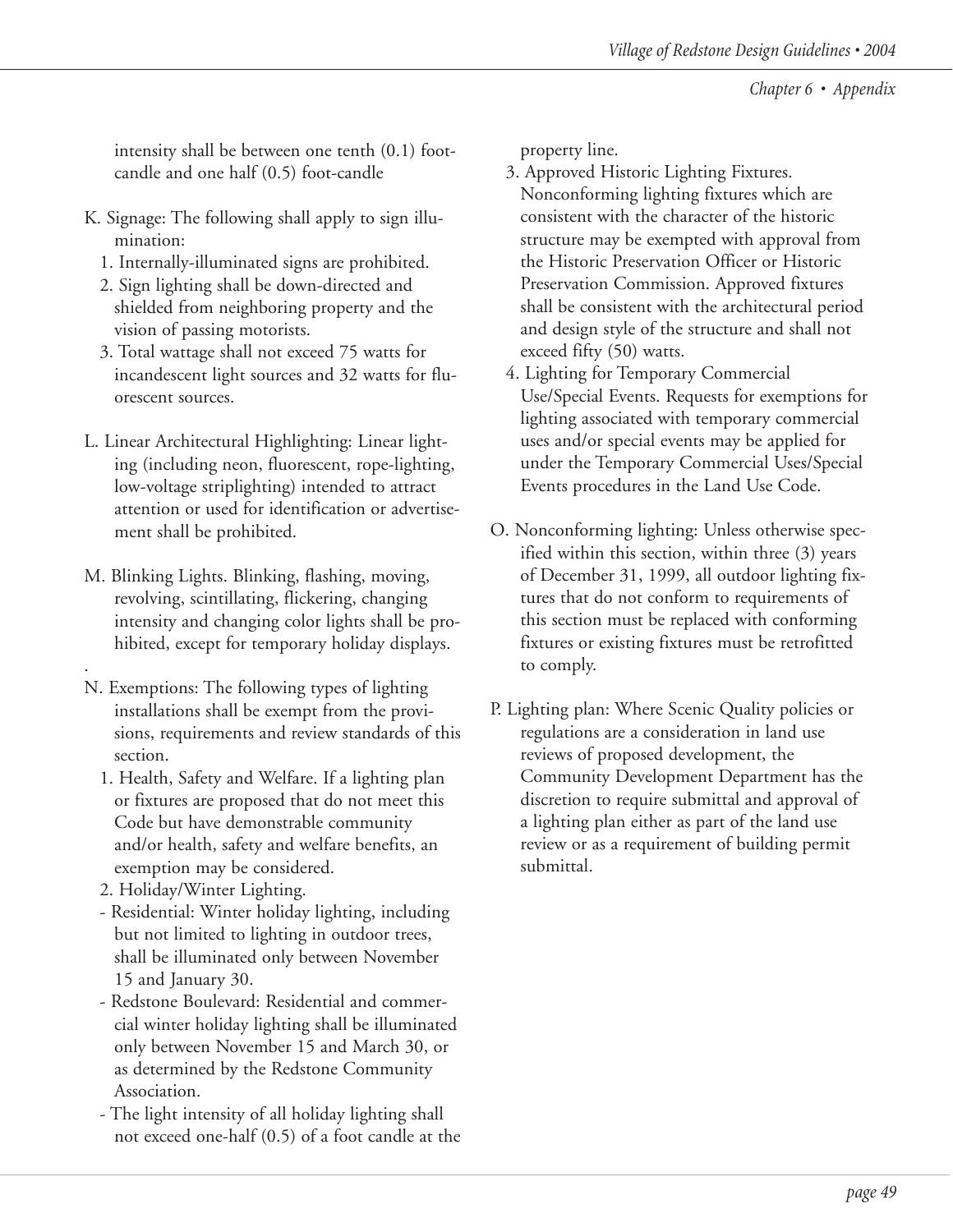# 6.5 PITKIN COUNTY SIGN CODE

*The sign standards in this section are applicable to all signs and the maintenance of signs in Pitkin County. A permit is required for all signs and should be obtained from the Community Development Department. This section contains excerpts from the Land Use Code and is intended to provide an overview only. The full text should be consulted for final design parameters.*

#### **Excerpts of Chapter 3-110-130**

- A. Applicability: The sign standards in this Section are applicable to all signs and the maintenance of signs. Obtain a development permit for for all signs except local government jurisdictional signs.
- B. General: Signs shall be prohibited unless permitted pursuant to Subsection 3-110-130(C) or 3- 110-130(D).
- C. Signs Requiring a Permit: The following is a partial list of signs are permitted within all zone districts subject to obtaining a development permit.
	- 1. Pennants, banners and posters advertising a special civic event;
	- 2. Free-standing identification signs;
	- 3. Projecting identification signs;
	- 7. Construction and agricultural product signs;
- D. Signs not requiring permit: A permit is not required to erect signs listed in this Section provided such signs comply with the stated design standards. This is a partial list.
	- 2. Official governmental regulatory signs, government street identifications sign, or governmental signs to warn of danger;
	- 4. Temporary decorations or displays that are clearly incidental to and are customarily associated with any national, local or religious holiday or celebration; provided that such decorations are maintained in an attractive condi-

tion and do not constitute a fire hazard;

- 5. Temporary or permanent signs created by public utility companies or construction companies to warn of danger or hazardous conditions, including signs indicating the presence of underground cables, gas lines and similar devices;
- 8. Mail boxes and house numbers;
- 9. Religious symbols at a place of worship or at a church owned or operated facility for purpose of worship;
- 10. On-site and off-site signs advertising garage sales or pet giveaways provided such signs shall be removed within one day of such sale;
- 11. Window display or merchandise signs that are not visible off the lot or premises;
- 12. Other signs not visible off the lot or premises;
- 13. Political signs, For Sale signs, For Rent signs.
- E. Design Standards: This Section establishes the general design standards for all signs and additional specific standards which apply to individual types of signs.
	- 1. General Standards: All signs shall comply with the standards in this Section.

a. All signs shall comply with height and setback requirements established for the zone district in which the sign is located.

b. All signs shall comply with the road setback requirements unless a variance is granted,

except for directional signs approved by a governmental entity.

c. Signs shall identify only interests conducted on the premises.

d. Lettering, including cutout letter signs, shall not exceed twelve inches (12") in height, except for the initial letter of each word which may be eighteen inches (18") in height.

e. Signs shall be a minimum of eight feet (8') above grade when located adjacent to or projecting over a pedestrian way.

f. In the case of business premises occupied by more than one business entity, the sign area allowed is as if the building were occupied by a single business entity.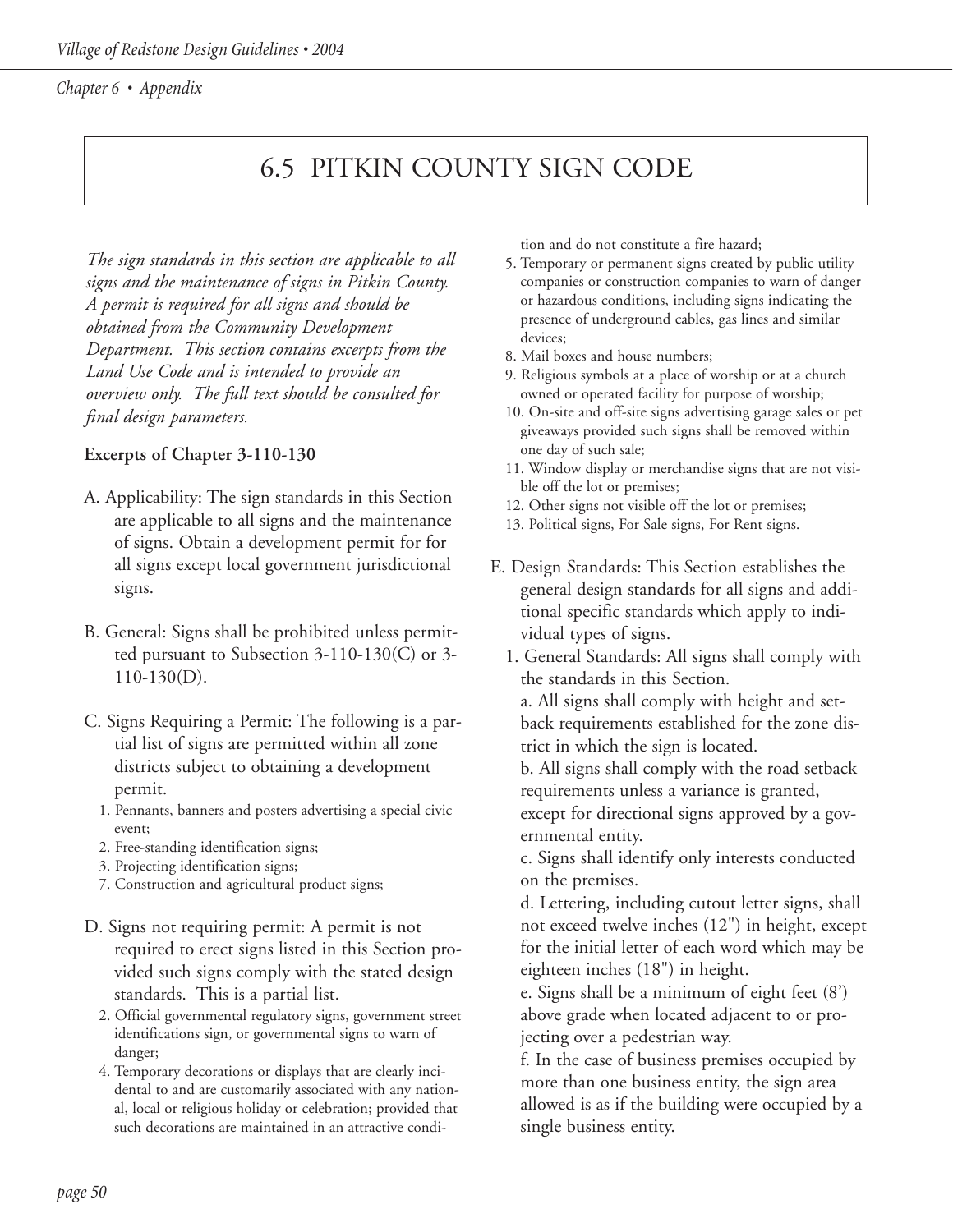g. Moving, flashing, portable, unsafe, noise emitting and billboard signs are prohibited. h. Signs illuminated by high intensity, gas-filled

lights or strings of lights are prohibited.

i. Any light illuminating signs shall be indirect and arranged to reflect light away from nearby properties and the vision of passing motorists. j. The total wattage of all bulbs used for lighting the face of any sign shall not exceed seventy-five (75) watts for incandescent bulbs and forty (40) watts for fluorescent bulbs.

k. All metallic surfaces shall be treated in order to reduce the effects of sunlight reflection on nearby residential properties and/or the vision of passing motorists.

l. Signs shall be removed within thirty (30) days after premises have been vacated. m. Local government jurisdictional signs (applicable to incorporated municipalities only) may vary from these general design standards, subject to approval.

- 2. Flags, Pennants, Banners and Posters Advertising a Special Civic Event shall comply with the general standards above and may be erected two (2) weeks prior to the event and shall be removed within two (2) days after the end of the event.
- 3. Free-standing Identification Signs shall comply with the general standards above, and shall be larger than two (2) square feet in area, but not exceed ten (10) square feet in area and twelve feet (12') in height.
- 4. Projecting Identification Signs shall comply with the general standards above, and shall not: a. Be higher than the eave line or parapet wall of the principal building;

b. Extend more than four feet (4') from the building wall except where a sign is part of an approved canopy or awning; and

c. Exceed ten (10) square feet in area.

- 5. Wall Identification Signs shall comply with the general standards above, and shall not: a. Be higher than the eave line or parapet wall of the principal building; and
	- b. Contain sign parts, including letters, project-

ing more than twelve inches (12") from the building wall.

6. Identification Signs Adjacent to State Highway 82 shall comply with the general standards above and:

a. May be used to identify an access road for a business or principal authorized use of the premises where the sign is located;

- b. May contain lettering on two (2) sides;
- c. Shall not exceed six (6) square feet and a maximum height of eight feet (8'); and d. Shall be setback at least one-hundred feet (100') from the edge of the State Highway 82
- right of-way. 8. For Sale, Construction and Agricultural Product Signs: In addition to complying with the general standards above, for sale, construction and agricultural product signs shall:
	- a. Be free-standing or a wall sign;
	- b. Not exceed six (6) square feet in total size. c. Shall be limited to one sign per right-of-way

on each property frontage.

- 9. For Rent Signs: For rent signs shall comply with the previous paragraph except signs shall not exceed three (3) square feet in total size.
- 10. Garage Sale or Pet Giveaway Signs: Garage sale or pet giveaway signs shall not exceed two (2) square feet per face.

F. Sign Measurement Methodology

- 1. Sign area is the smallest rectangle which encompasses the facing of a sign and sign structure, provided that cutout letter signs are considered wall signs and their aggregate area shall be credited toward allowable sign area at one and one half (1-1/2) the measured area. Directional signs shall not include the sign structure in measuring the sign area.
- 2. If a sign has two (2) or more faces, the area of all faces shall be totaled to determine sign area.
- G. Board of Adjustment Variances for signs within the setback and/or additional signage. Refer to the full text of the Code for this section.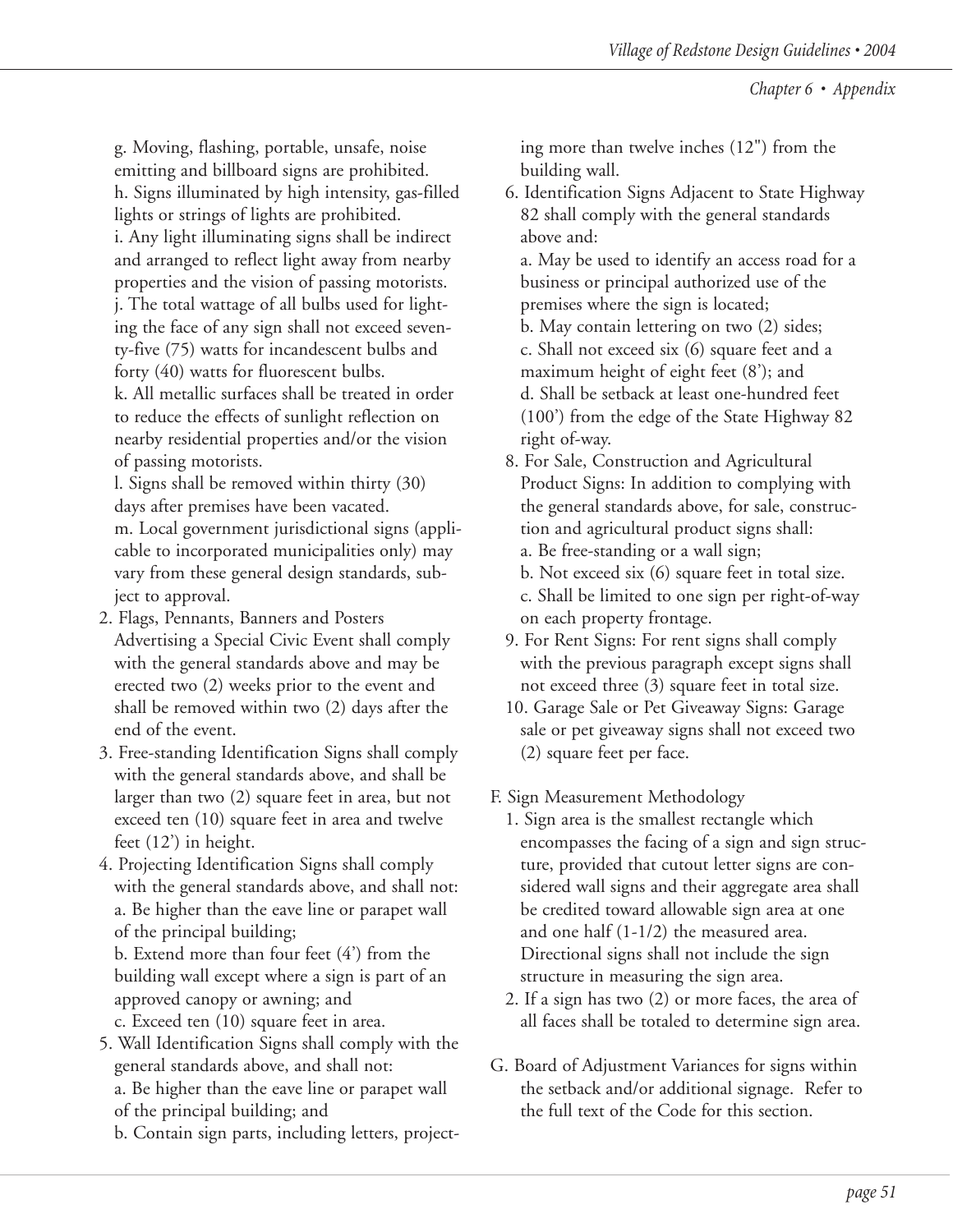# 6.6 MAP OF THE REDSTONE HISTORIC DISTRICT